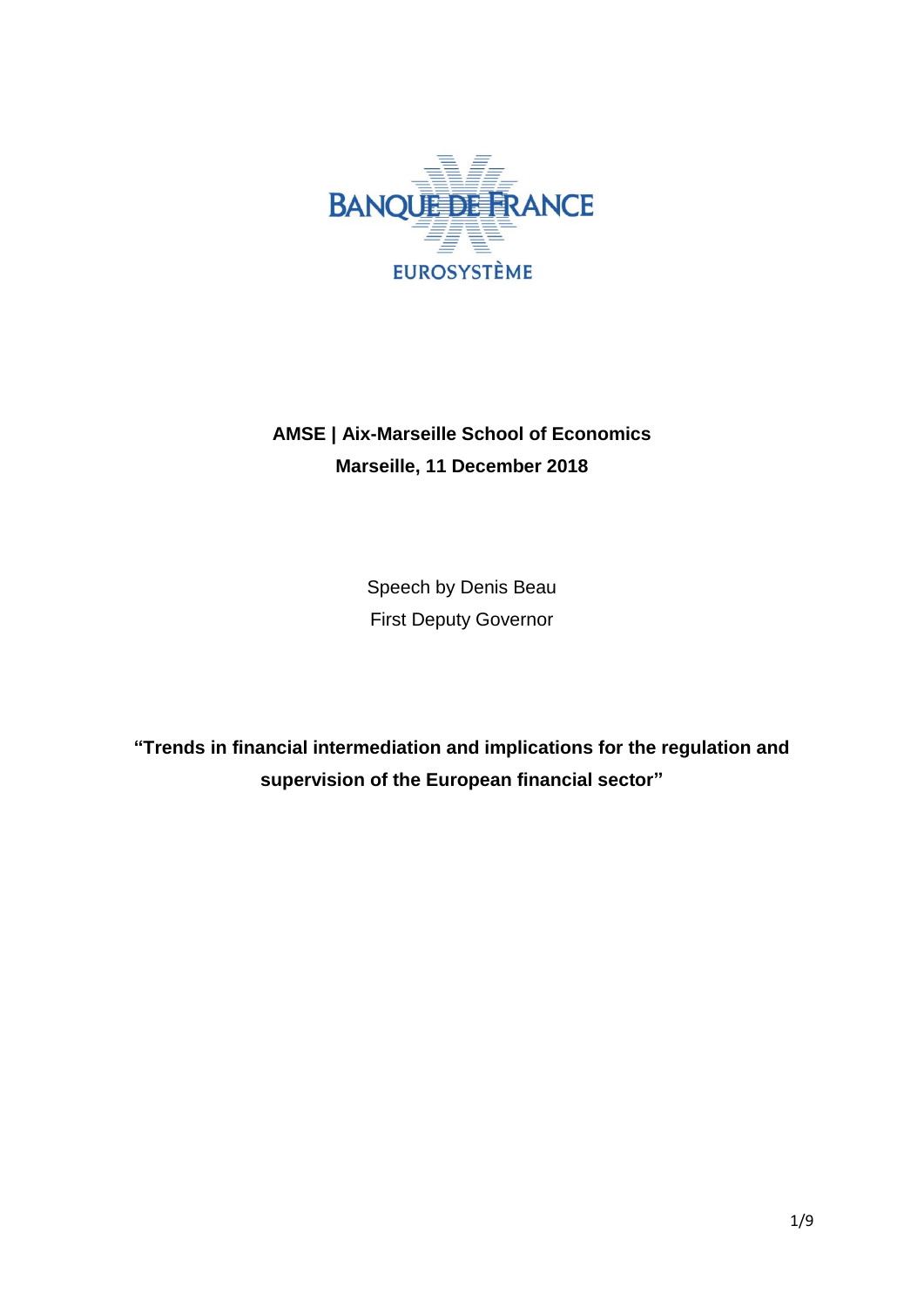Ladies and Gentlemen, dear students,

It's a pleasure to be at the Aix-Marseille School of Economics today to discuss the trends affecting a key channel of the financing of the real economy: financial intermediation. This topic is well chosen the year of the tenth anniversary of both Lehman bankruptcy and Nakamoto's paper underlying the Bitcoin. This is not just a coincidence. For crypto-assets' proponents, the "old world" of bank-centric financial intermediation failed in 2008 and had to be replaced by disintermediated peer-to-peer systems like Bitcoin.

#### Where do we stand now?

Central bankers, regulators and supervisors have worked to strengthen the traditional bank centric model of intermediation, and the highly intensive finalisation of Basel III has concluded ten years of regulatory efforts in that field. Banks are stronger and more resilient than before 2008. At the same time, quite ironically, the Bitcoin itself has generated the biggest bubble ever, which is now bursting.

#### So, in 2018, are there new developments in financial intermediation?

Yes, indeed. A number of factors contribute to push the European bank-centric model towards a more diversified, unbundled financial intermediation model. Hence, I will focus the first part of my presentation on those drivers and their impact on financial intermediation (I). I will then highlight the financial risks that go hand-in-hand with the changes underway (II). Finally, I would like to emphasise that a safe move towards a more diversified intermediation model as we see it developing cannot be achieved without further financial integration at European level. To that end, advancing the European regulatory agenda is of prime importance (III).

### **1. From bank-centric financial intermediation towards unbundled financial intermediation in the digital era**

To date, in Europe, we have been accustomed to a bank-centric intermediation model. However, this model is being increasingly challenged by new players emerging in the digital era, the so-called Fintechs and Bigtechs, as well as by the growing weight of the asset management industry. We thus need to prepare to new intermediation models, which can be classified in four categories: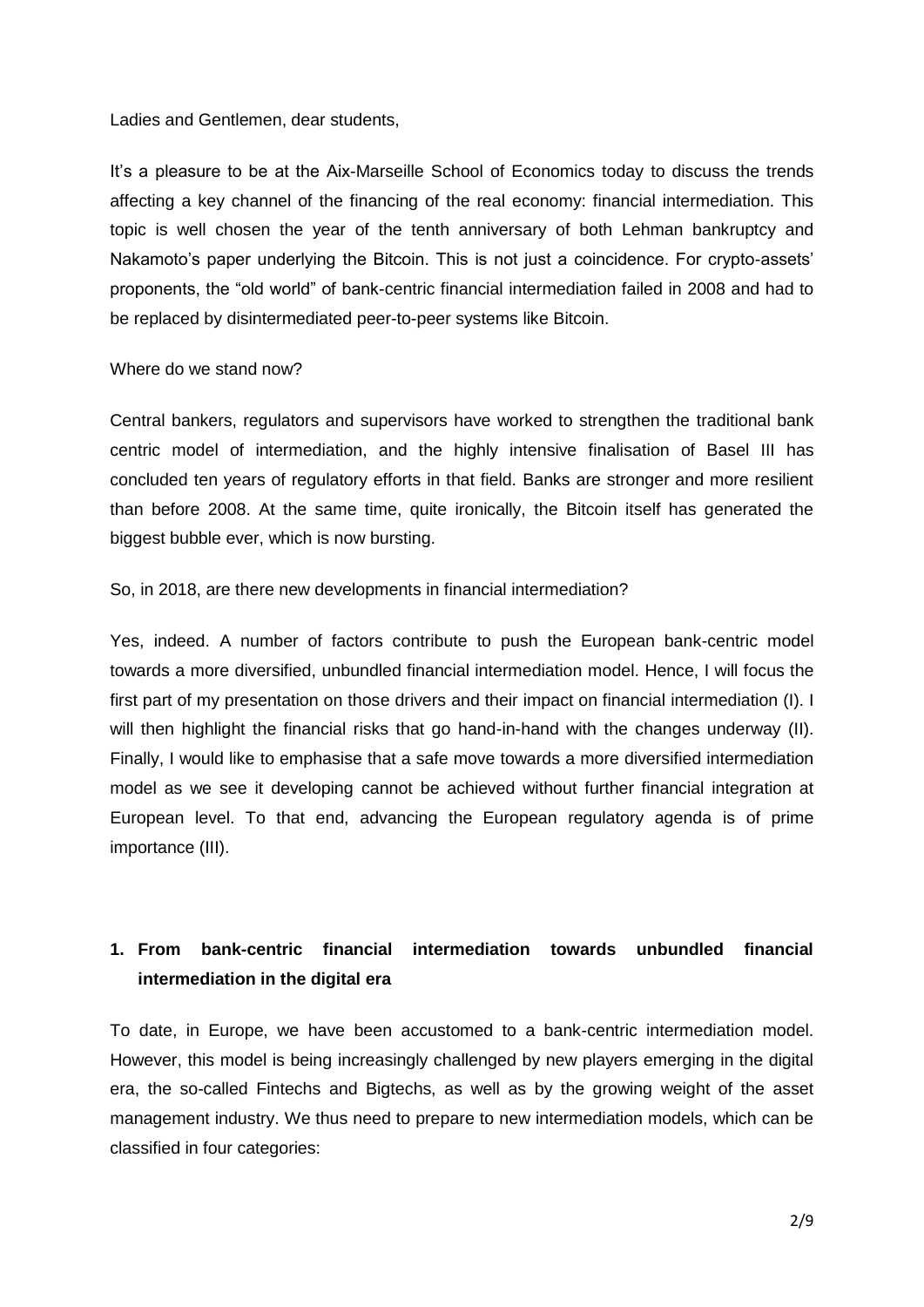- The traditional banking intermediation model for certain financial services, like mortgages;
- A non-bank financial intermediation model (formerly known as "shadow banking") performed by the asset management industry, to finance in particular the corporate sector;
- A re-intermediated model, in which Fintechs and Bigtechs intermediate the banks, on the retail segment in particular;
- And a fully disintermediated model supported by the blockchain and the peer-to-peer economies.

Let me first discuss the new models stemming from the digital era (A) and I'll come back afterwards to asset management (B).

(A) The digitalisation of finance is prospering thanks to cutting-edge technologies (big data analytics, cloud computing, artificial intelligence and blockchain) that beyond the promise of better consumer experiences is lowering the entry barriers to the financial sector for new players, the tech firms, and make it possible to unbundle financial services into an array of distinct core functions such as channelling payments and money, providing financing, sharing risk, and allocating capital.

Balance-sheet-light payment services have so far been the main gateway to the financial sector for tech firms, but after doing so tech firms may then expand their business further along the value chain, from payment to retail and commercial banking, wealth management and insurance.

**Among these tech firms, the Fintechs and the Bigtechs will have a different impact on financial intermediation.** 

**Fintech startups have already been a game changer in the financial sector**: they have imported from the internet industry a customer-centric culture into the financial sector and they have targeted and called into question many of the long-standing financial rents. However, **Fintech start-ups do not have the capital resources to disrupt incumbent banks** and their future role is likely to be shaped by two main alternatives: to be acquired by an incumbent bank or to compete on niche segments such as equity crowdfunding or market place lending.

**It could be different with Bigtechs.** The market capitalisation of the GAFA companies - Google, Amazon, Facebook, Apple- is 25 times higher than that of the whole Fintech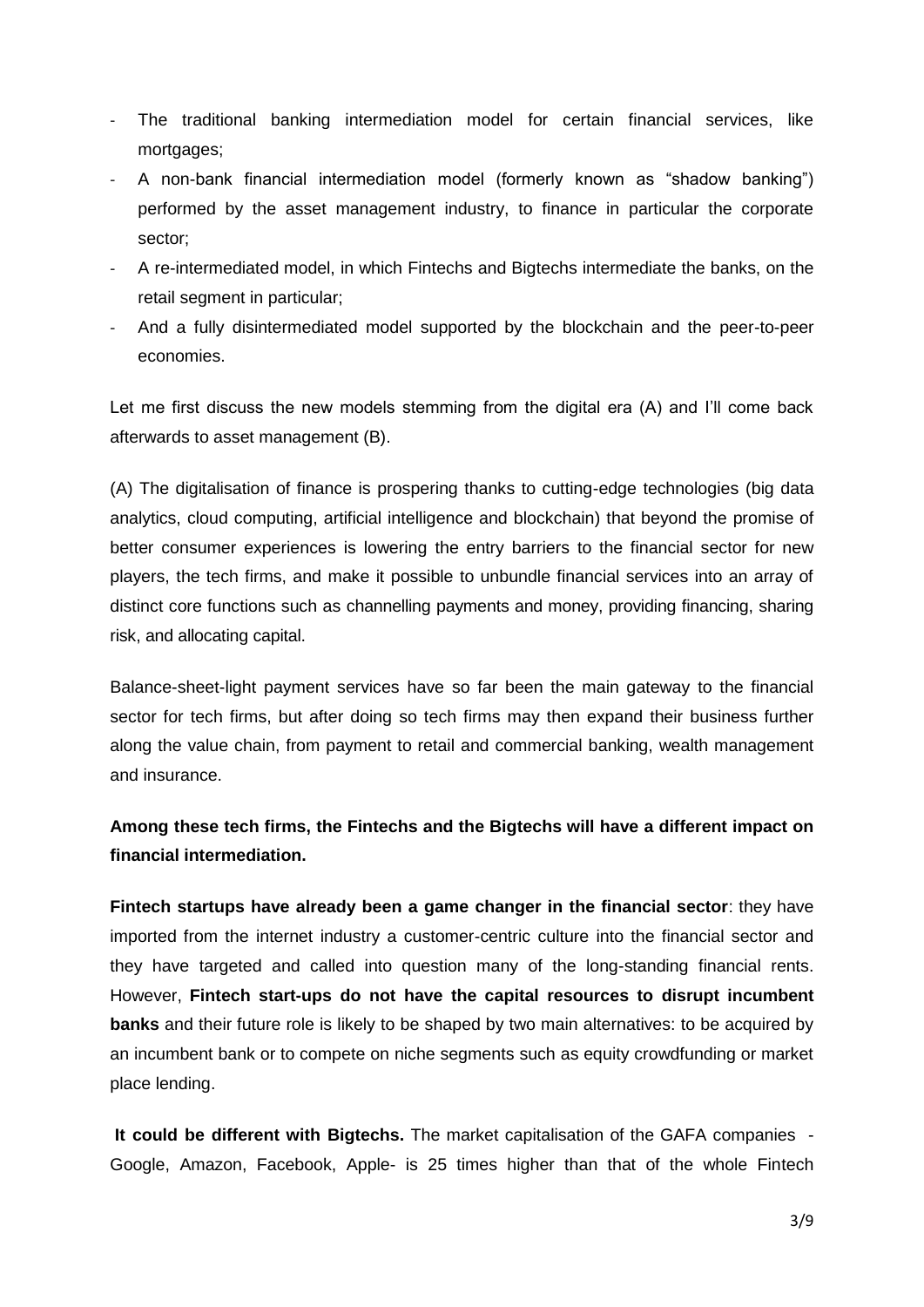universe. **Bigtechs already have a material footprint in financial services**, and not least in payment services: Amazon Pay operates in 10 countries, Google Pay in 22 countries and Apple Pay in 25 countries. Facebook Messenger allows peer-to-peer payments in 3 countries and a Facebook wallet is reportedly in preparation.

Moreover, Bigtechs like the GAFA companies have competitive advantages in terms of expanding their activities further in this area, including massive financial resources to strong brand recognition, a worldwide customer base and privileged access to cutting edge technologies.

Therefore, Bigtechs more than Fintechs have the potential to fundamentally redefine financial intermediation: not to recreate the universal banking model, but rather to **integrate the entire landscape of financial services into their own digital ecosystems**. **This does not mean that banks will be disintermediated; but rather that banks may be interfaced by Bigtechs' platforms**. Such a move is already gaining considerable traction in China.

**So, to conclude on the new players emerging in the digital era and their impact on financial intermediation, digital finance may not lead to a more decentralised system as the centripetal forces of network effects may benefit large conglomerates the most. Rather than eliminating intermediation, if left on its own, digital finance will more likely lead to reshuffling the cards, with the most digitally-agile incumbents and the most financially-able challengers becoming the new dominant (and potentially systemic) intermediaries**.

(B) Beyond native digital intermediaries, we have also witnessed the steady growth of the asset management industry in the wake of the great financial crisis.

The asset management industry plays a key role in the economy by channelling savings towards investment, both for companies' and governments' capital needs. In other words, asset managers play an important intermediary role in the financial system.

In 2008, assets in the fund industry amounted to about EUR 13 trillion. Ten years later, the outstanding amount of assets is more than 3 times higher at EUR 42 trillion. Half is located in the United States and about 35% in Europe.<sup>1</sup>

The asset management sector is the largest component of non-bank financial intermediation defined by the Financial Stability Board as "*credit intermediation involving entities and* 

 $\overline{\phantom{a}}$ 

<sup>&</sup>lt;sup>1</sup> Sources : EFAMA, International Statistical reports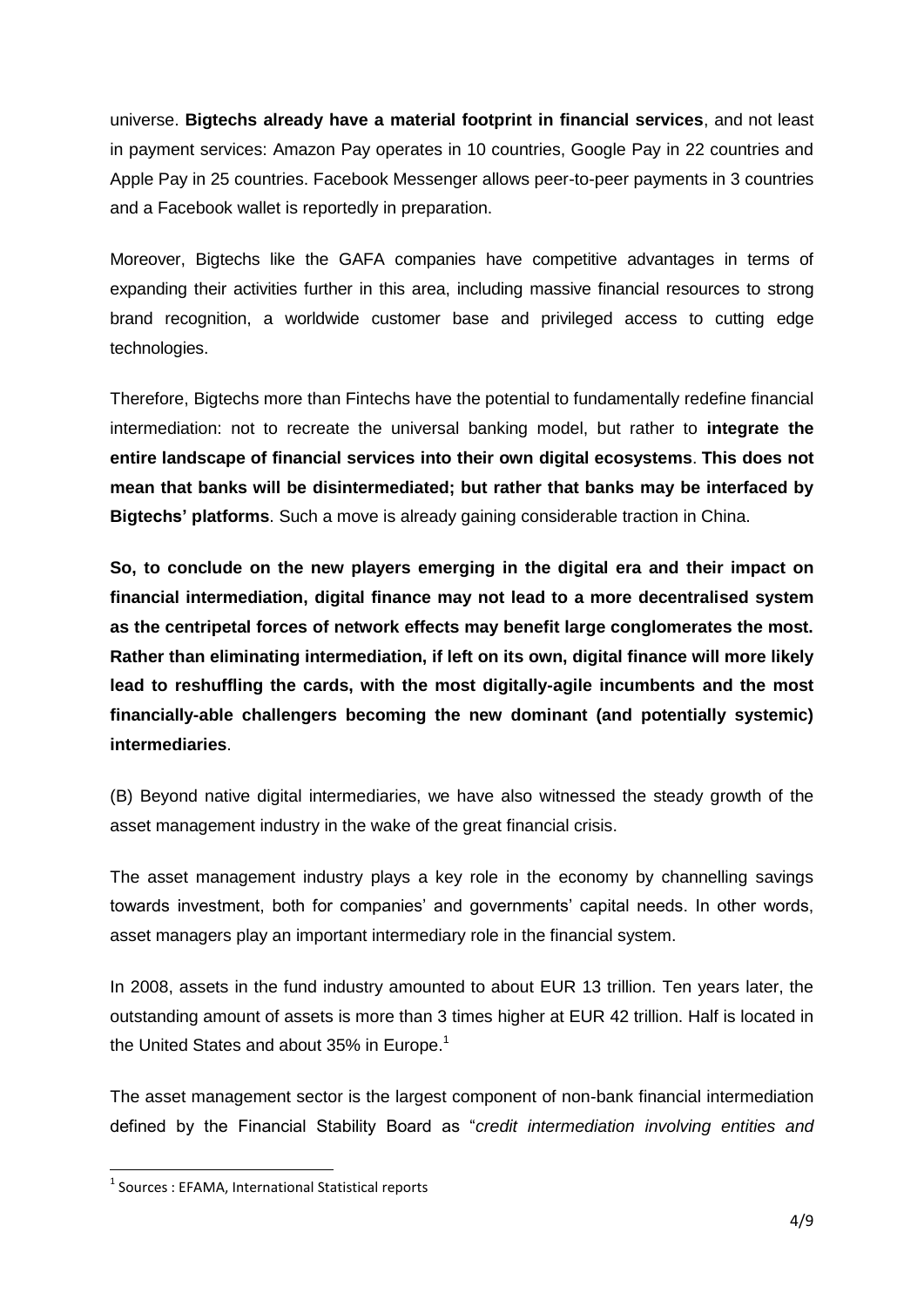*activities outside the regular banking system*". It's true that in many respects, investment funds have bank-like financing activities: they don't collect deposits but they do collect funds, they carry out liquidity and/or maturity transformation and, in certain cases, they perform their intermediation with leverage. And like banks, more than two-thirds of investment funds (in asset value) are susceptible to runs.<sup>2</sup>

I would like to conclude this first part of my speech by some anecdotal evidence showing how **the traditional bank-centric intermediation model is shrinking, while a more diversified intermediation model is gaining traction**:

- in 2010, 60% of the new leveraged loans (that is, loans made to indebted corporates) were granted by banks in Europe;
- in 2018, 69% of the new leverage loans were granted, not by banks, but by asset managers.

**A more diversified financial intermediation model, with new players, Fintechs but above all Bigtechs and Asset Managers, is welcome in that it will bring more sources of financing for the real economy. This nevertheless raises a big issue: they are performing bank-like activities without being regulated in the same way as banks.**  Beyond unlevel playing field considerations, this situation could have major financial stability implications.

### **2- Old issues, and new ones that need to be addressed by regulators and supervisors**

This leads me to my second point. The move from a bank-centric intermediation model toward new unbundled financial intermediation models performed by multiple players does not eliminate the need for central bankers (fortunately!) and regulators. But it does force us to revisit old questions (A) and to address new ones (B).

(A) I would like to highlight three of the old issues we must revisit.

**First, the question of the scope of financial regulation**. Just as an example, the use of the public cloud is becoming mainstream for performing core banking operations. Fintechs and Bigtechs have adopted a strategy of "all in". Incumbents are also migrating, although more cautiously, to the public cloud. However, the cloud computing market is highly concentrated and Amazon Web Services has built a dominant position. **As the core** 

 $\overline{\phantom{a}}$ 

<sup>&</sup>lt;sup>2</sup> Sources: FSB, Global Monitoring Report on NBFI 2017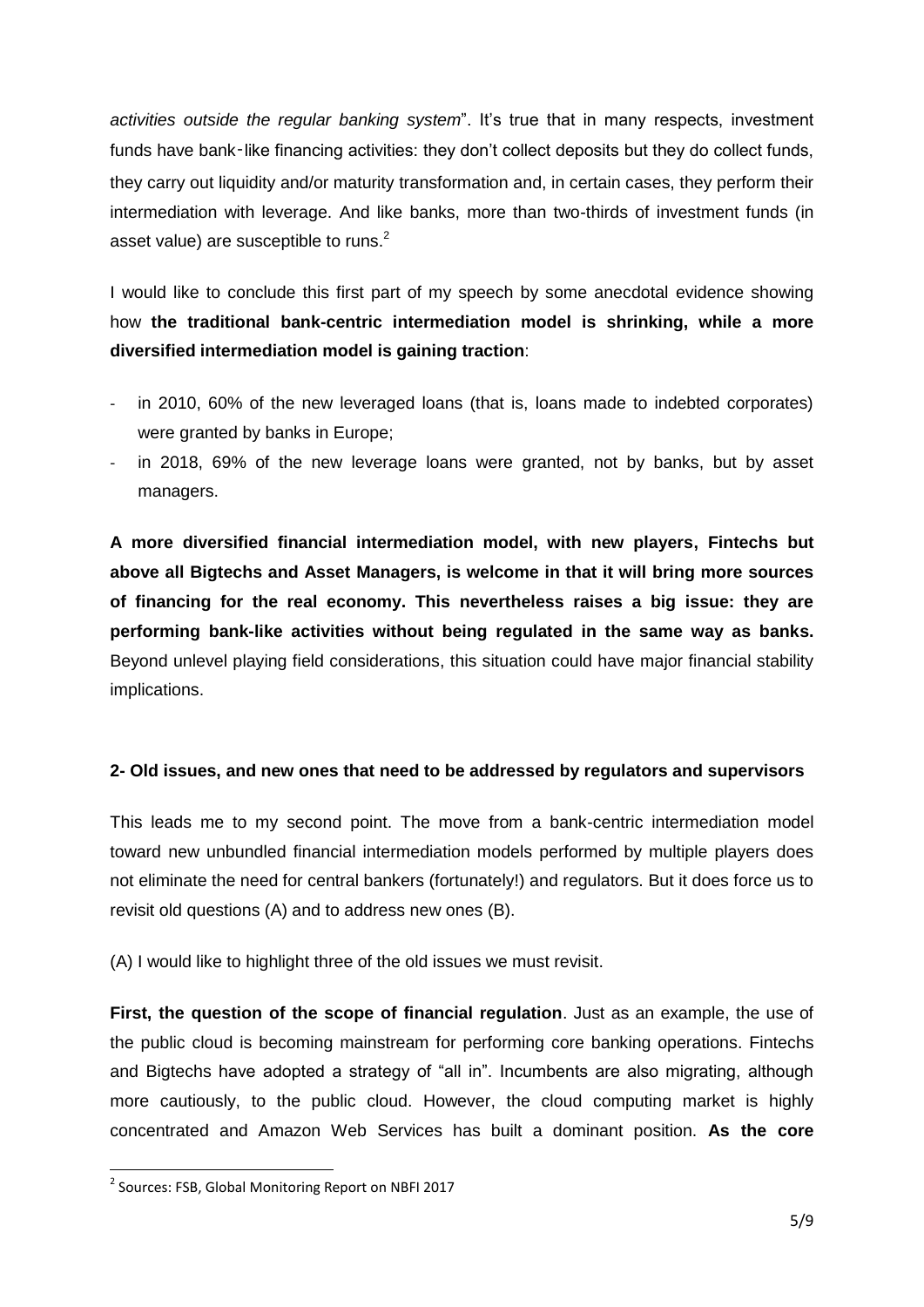**financial functions lift and shift to the cloud, the risk of a single point of failure will emerge, and yet, cloud providers are unregulated and to a large extent out of the reach of supervisors**.

**Second, the question of conduct.** Our regulation deems certain practices acceptable and others not. Technological developments are making it possible to use information that was previously out of reach of a financial intermediary. This could potentially allow a more accurate assessment of risk or a more "responsive" pricing of service. But what is possible may not be (socially) acceptable – to take one example, the current development of "social network informed credit scores" raises questions when privacy concerns or discriminatory bias are at stake.

**Third, the question of anti-money laundering and counter-terrorist financing.** Consider, for instance, crypto-assets: the pseudo-anonymity of Bitcoin and altcoin has facilitated the laundering of money stemming from illegal activities such as drug transactions or tax evasion. Not surprisingly, the sharpest decline in Bitcoin prices thus far happened in 2013 when the infamous darknet marketplace, The Silk Road, was shut down by the FBI.

(B) Let me now turn to **new risks** which are non-financial in nature but closely intertwined with the digitalisation of finance. Three in particular merit central banks' scrutiny.

**First, the question of strategic independence of incumbent banks.** If incumbents depend on Bigtechs for key infrastructure such as cloud computing, if they rely on the same Bigtech to distribute their products through their platforms and then compete with Bigtechs on certain segments, they see their strategic independence challenged in the same way as hotels and retailers did. This process of commoditisation of incumbents may lower credit standards to compensate for higher pressure on margins and exacerbate their funding gap because of lower customer stickiness.

**Second, the question of cyber-risk.** With greater interconnections between technologies and the financial system, the Banque de France observed in its Financial Stability Report of December 2017 that cyber-risk is moving from an idiosyncratic risk to a potential source of systemic risk which need to be addressed. This perspective is widely shared among public and private decision markers and it should not come as a surprise that cyber-security will be one of the priorities of the French presidency of the G7 next year.

**Third, the question of market structure and private monopolies**, in particular as regards clearing services. In Europe, this topic has a specific dimension that results from the Brexit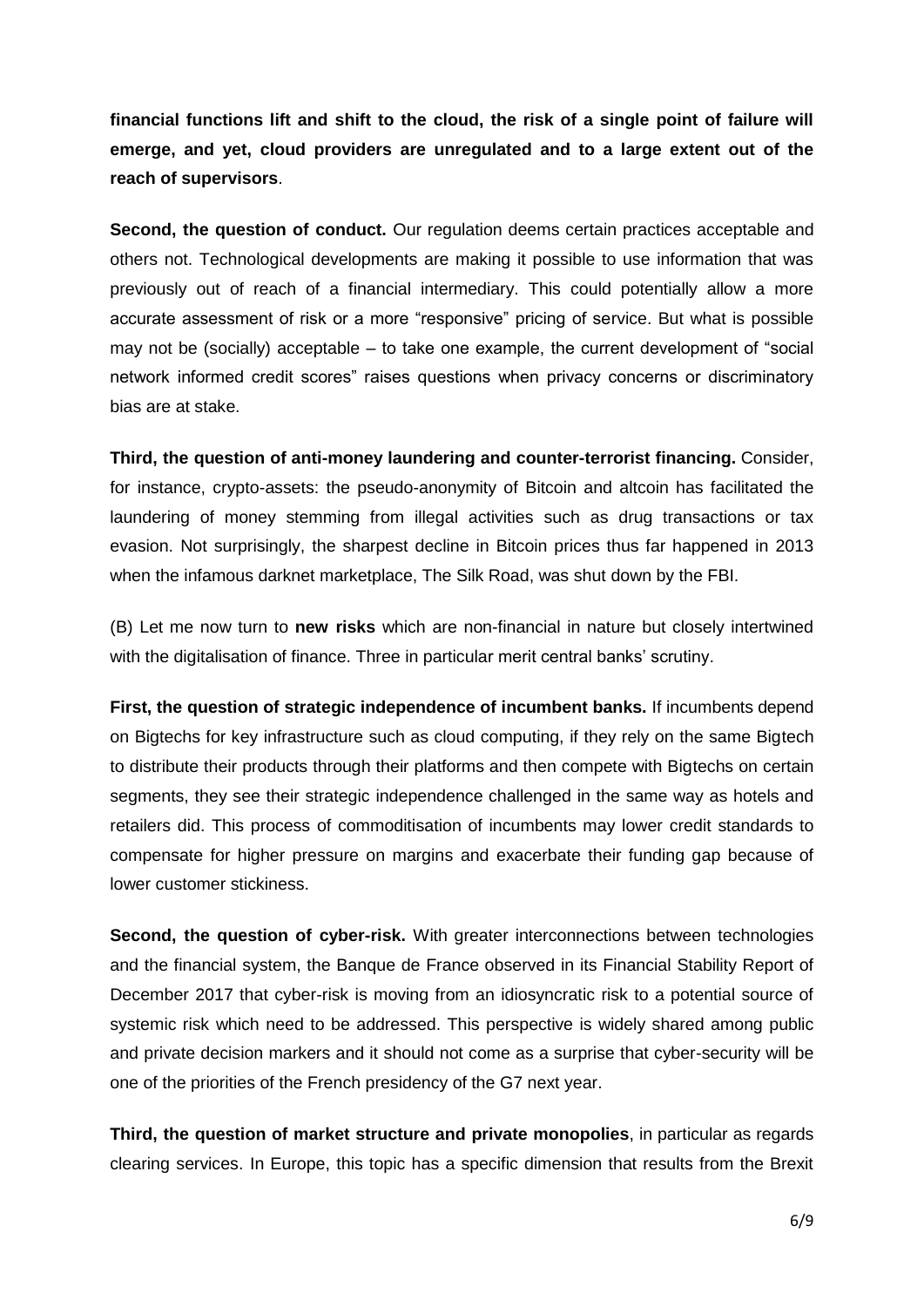outlook. The clearing of interest rate derivatives deserves in particular attention since the UK clearing houses have a virtual monopoly in the sector. Beyond handling transition issues in case of a "hard Brexit" **we must ensure that critical key players do not become "too big to fail"**. Of course, by its very nature clearing is an activity that generates major economies of scale, and thus encourages concentration. But greater competition is absolutely necessary to stimulate financial innovation. In addition, it translates in a market structure that is more attractive from a financial stability perspective and easier to oversee from a supervisory standpoint.

So, to conclude my second point, the completion of the regulatory decade to strengthen banking financial intermediation is not the end of the story; it's just the end of the beginning. The transformation of financial intermediation is full of opportunities but it also highlights the limitations of sectoral and entity-based regulations and the need to adapt regulation and supervision to a morphing financial intermediation. **To manage the financial stability risks stemming from an unbundled financial intermediation model**, **what we need is to develop**:

- First, well-articulated and complementary **regulation and supervision** going from microprudential to macro-prudential, from prudential to consumer protection, anti-money laundering, data protection and anti-trust laws;
- Secondly, a technology-neutral stance, which accommodates Fintech innovation while preserving financial stability; and
- Thirdly, **an activity-based regulation and supervision**, to ensure a level playing field between all entities pursuing the same financial activity.

## **3- The need to advance the European regulatory agenda to support a more diversified and integrated intermediation model**

All these new trends in financial intermediation – digitalisation, non-bank financial intermediation, Brexit – plead for **advancing the European agenda to support a more diversified and integrated intermediation model**. At the same time, these changes represent an incredible opportunity to restructure the European financial system in order to unleash growth and innovation.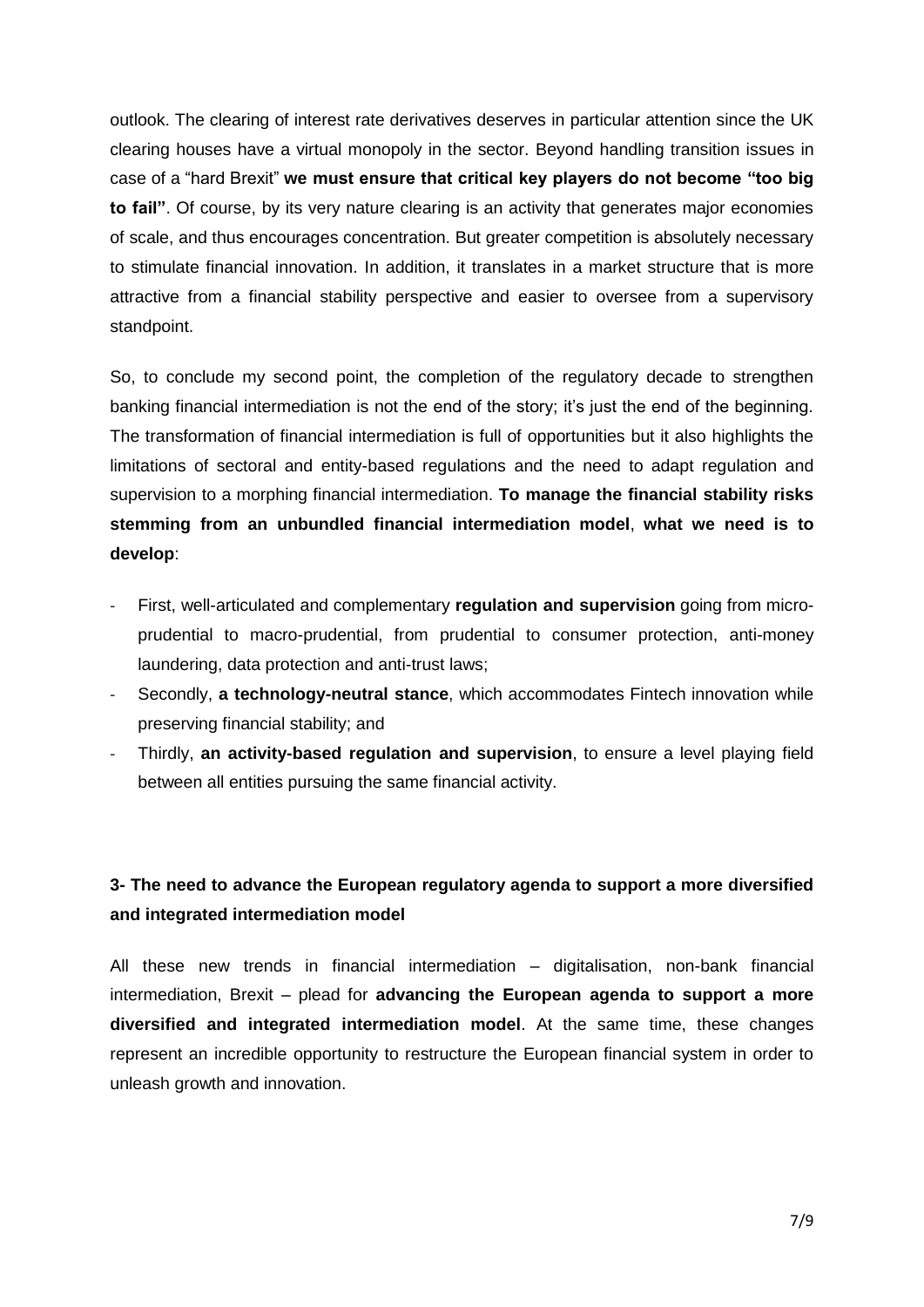Steps towards a more integrated financial system at European level have already been taken since the crisis, with the Banking Union and the Capital Markets Union projects. These projects need to be further developed and implemented.

The Banking Union, which was set up to put an end to the link between sovereign risk and banking risk, is now operational. What remains to be done in order to finalise it includes completing the resolution pillar by implementing a backstop and adopting a common framework to enhance the provision of liquidity and putting in place a European deposit insurance scheme. Finalising the Banking Union is of prime importance for the development of pan-European banks, and will make it possible to achieve a better balance of risks, economies of scale, a better allocation of savings towards productive investments and increased competitiveness of European banks at the international level.

The other major initiative at the European level to strengthen financial integration is the Capital Markets Union project which aims to boost investment in the EU. Speeding up this Union will not only foster growth but will also enhance risk-sharing across European countries and mitigate the procyclicality of bank financing. We, at the Banque of France, support in particular three initiatives which should have a decisive impact on cross-border investment: First, the harmonisation of the insolvency procedures framework and its implementation by companies to promote investment in equity across Europe. Second, the development of pan-European individual retirement savings products to increase workers' mobility and offer a new source of long-term financing for European companies. Third, the reinforcement of ESMA which is necessary to supervise capital markets in a harmonised way, while duly involving national authorities when appropriate.

Completing the Banking Union and accelerating the Capital Markets Union will therefore be essential in order to lay the basis for a sound, diversified and integrated financial intermediation. Yet, we should go even further and achieve a real "financial Eurosystem", made up of stronger and pan-European financial institutions and shared market infrastructures. Brexit, in this sense, represents an opportunity. Let's be clear: there will not be a single City for the continent, but rather an integrated polycentric network of financial centres, with specialisations based on areas of expertise.

Our ability to adequately regulate and supervise these changes in financial intermediation will be determinant for growth and innovation. Europe must effectively transform its own savings, in order to enhance its ability to finance the real economy. This is what Governor Villeroy de Galhau calls the Financing Union for Investment and Innovation. This involves better steering the euro area's abundant savings to absorb shocks within the euro area more effectively and